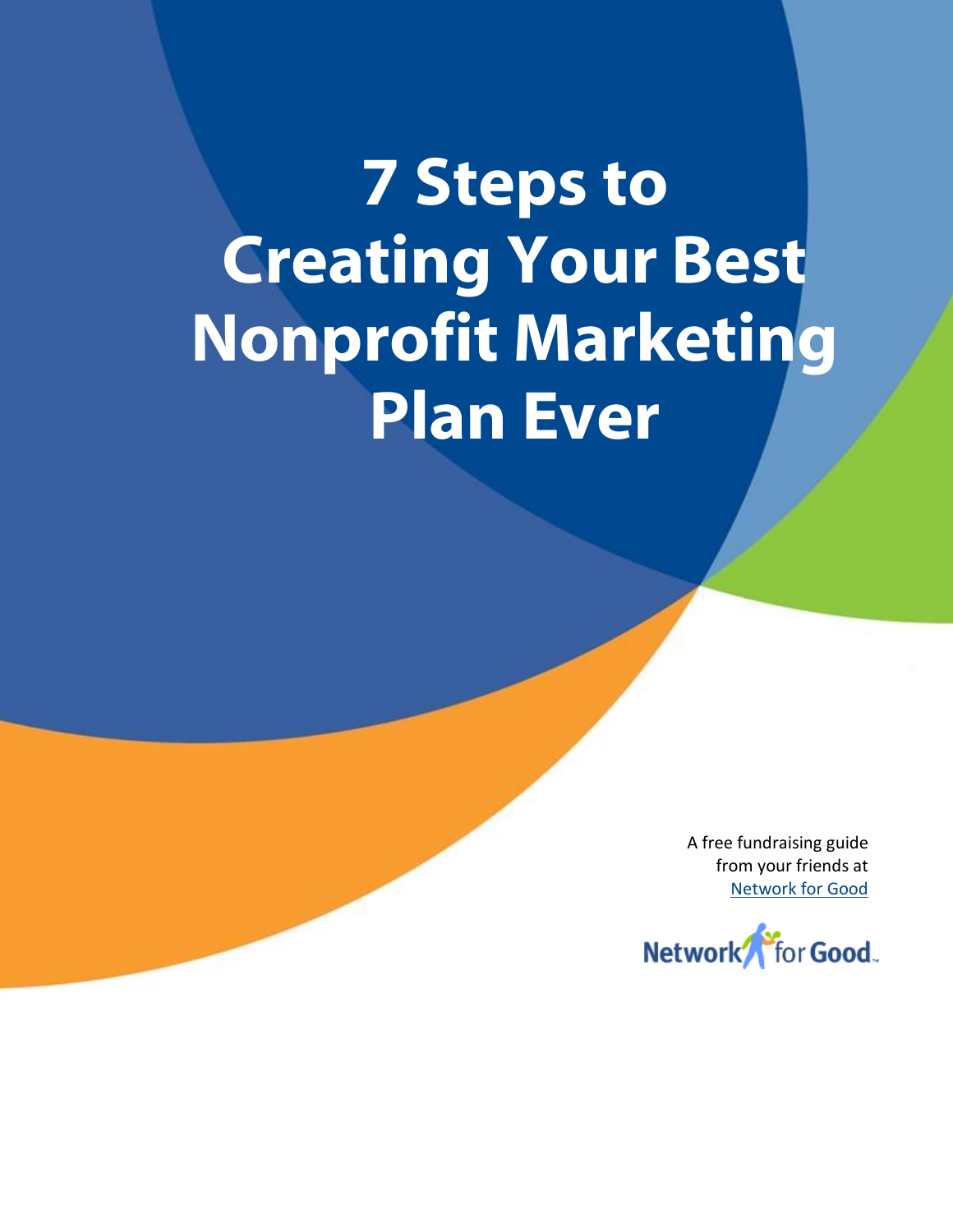## **Table of Contents**

## **p. 4 Perform an Organization Self-Assessment**

- Determine your current audience
- Evaluate current materials and tools

## **p. 7 Set Goals and Strategy**

- Set objectives and goals
- Outline your strategy and tactics

## **p. 9 Determine Your Unique Value**

- Understand what differentiates your nonprofit
- Find your brand's sweet spot

## **p. 11 Craft Your Message**

- Understand me marketing vs. you marketing
- Engage (and inspire) your audience
- Craft a call to action

## **p. 15 Choose Your Tools**

- Determine online and offline tactics (donate button plus email outreach)
- Consider social networking

## **p. 16 Define Budget, Timeline, and Resources**

Outline your budget for each marketing activity

• • • • • • • • • • • • • • • • • • • • • • • • • • • • • • • • • • • • • • • • • • • • • • • • • • • • • • • • • • •

- Create a marketing calendar
- Assign responsibilities

## **p. 17 Track and Measure Your Results**

- Understand the importance of tracking
- Develop a timeline now
- Measure your progress

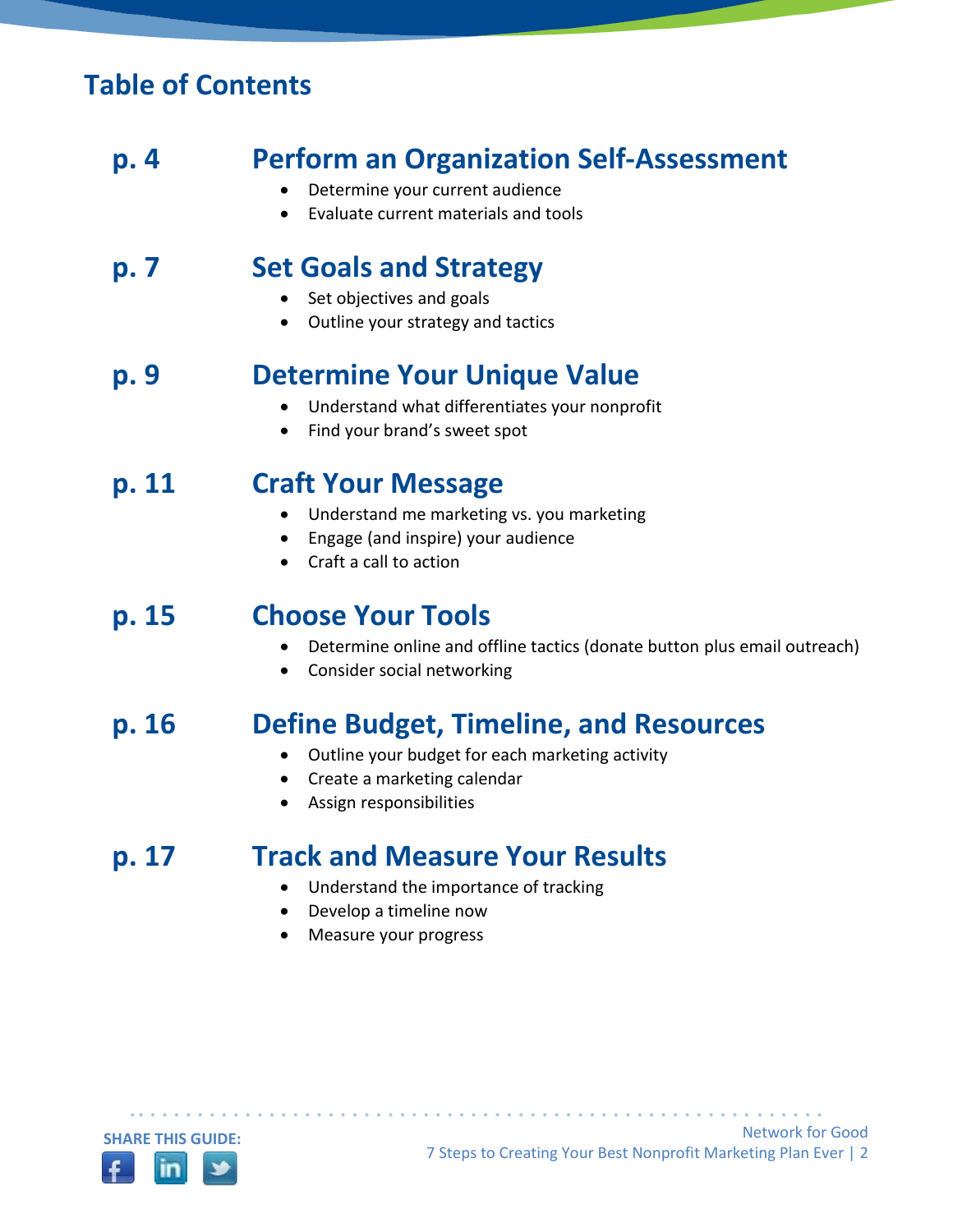# **A Word About Marketing …**

Many nonprofit organizations struggle with the concept of marketing themselves and their missions. It seems too sales-centric, too fueled by money. They ask, "Is it slimy to apply marketing to nonprofits?" Our answer: Definitely not. Here's why:

- **Marketing is a tool.** Tools aren't good or evil. They are morally neutral methods that can be used for noble reasons or for ill. Marketing a good cause is a noble endeavor.
- **As people with a cause, we're in the business of persuasion.** Marketing is a way to be more convincing so that we're better at persuading people to buckle up, donate, sign a petition, eat healthily, or whatever the case may be. Marketing isn't "manipulation"; it's a way of doing what we already do, but better.
- **Marketing is respectful.** Refusing to take the audience's perspective into account and talking to people as if you're shouting into a megaphone is not respectful. Asking people what they care about and then relating your cause to their values is respectful. Good marketing is a conversation, and that's much less slimy than a soliloquy.
- **Marketing is efficient.** What is immoral and slimy is not doing good marketing and wasting precious taxpayer or donor dollars on ineffectively dealing with social issues.

The key is to be true to yourself. Marketing allows you to meet your audiences where they are, physically and mentally, but it does not require you to lose your own way. Stay true to your mission, represent yourself honestly, and promise only what you can deliver. In that way, you can gain a competitive advantage over all the other folks using marketing for more nefarious ends.

Get the most out of your nonprofit marketing efforts by having a well-organized and strategic marketing plan. The seven steps in this guide will help you answer key questions, improve your messaging, and create your nonprofit marketing plan.

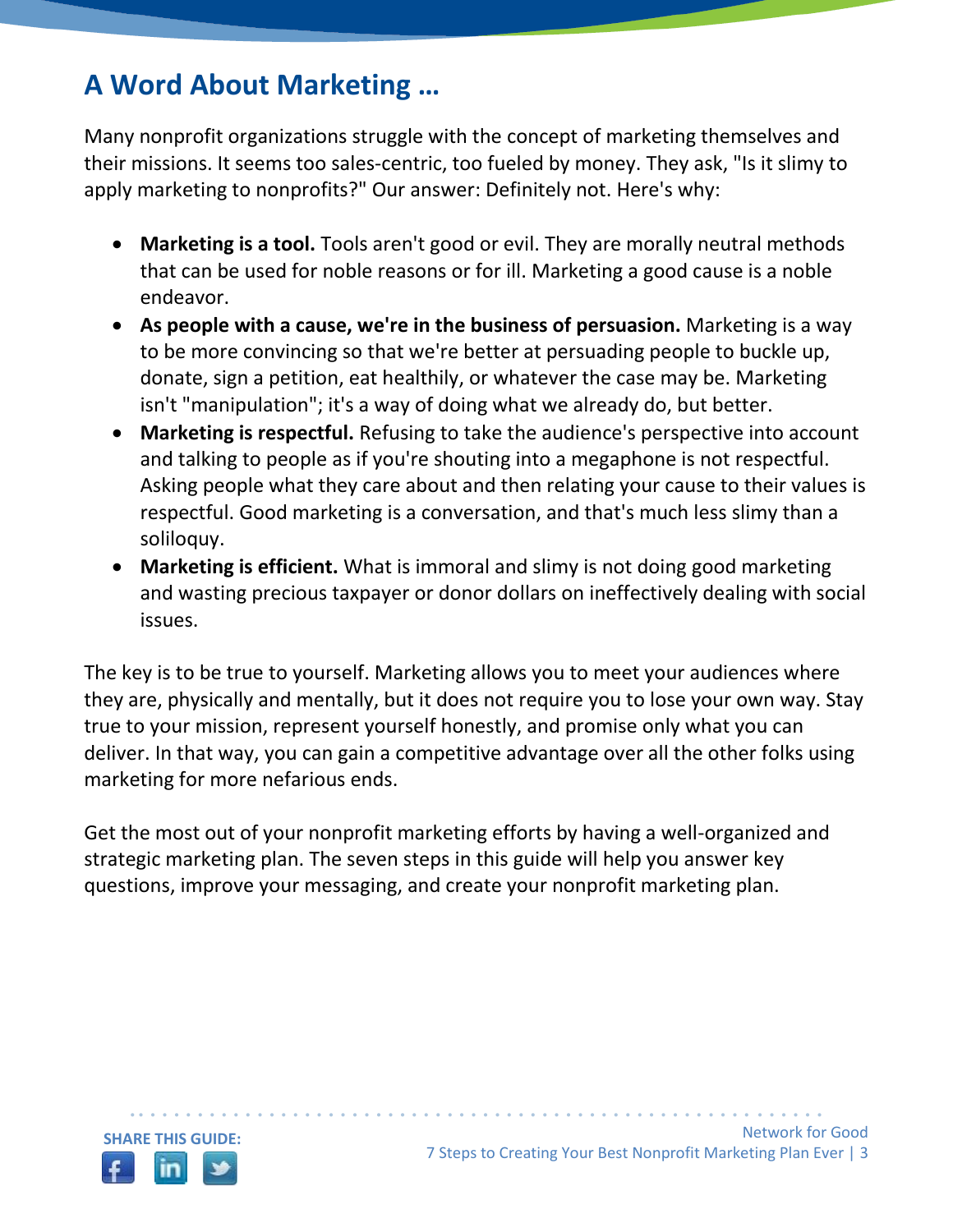# **1. Perform an Organization Self-Assessment**

The first step in any proactive marketing plan is to assess the current state of marketing at your organization. Take a step back and discover what's actually occurring—or not occurring—at your nonprofit.

#### **Define Your Audience(s)**

Let's say that you run an animal shelter called Paws for the Cause. Your goal is to find loving homes for homeless cats and dogs in your area. Who is your audience here?

- **Determine your constituents.** Cats and dogs.
- **Who else is there?** Who comprises your donor base? Do you have volunteers who regularly come in? Are there people you want to target to adopt pets? What about local officials you're hoping will embrace certain policies? How did you meet these people, and what are they getting from you?
- **Be honest.** Create a list of everyone your organization comes into contact with: people who visit the shelter, folks who have joined a newsletter



list from your website, people who have never heard of you but their friends have, etc. This list will help you determine what you should be saying to them, as well as when and how.

 **Think about how you treat your audiences.** How do you treat your audiences when they call or email you? How often do you send fundraising appeals, information, updates, or policy alerts? What other types of communication are you sending? What recognition do you offer donors for their generosity?

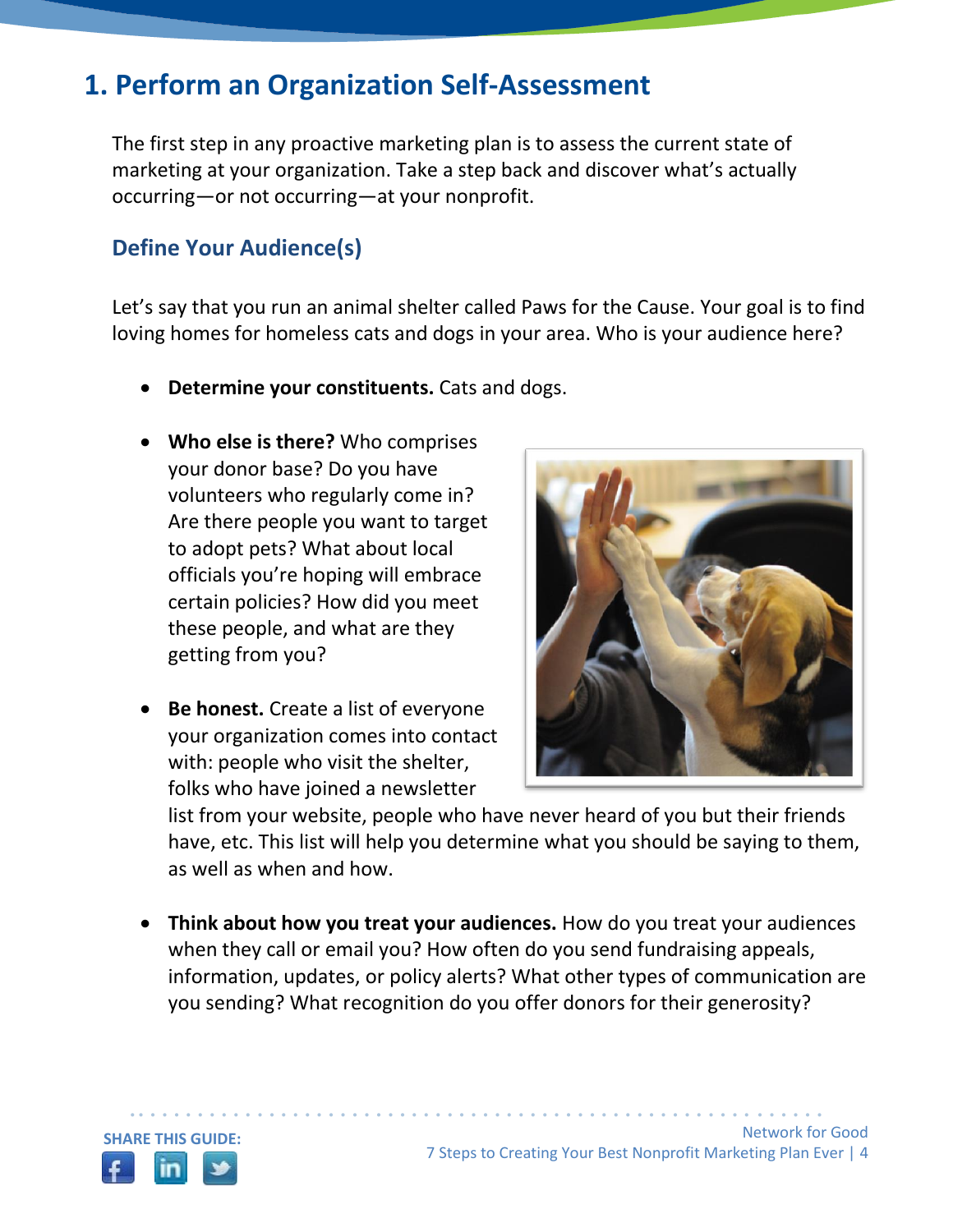#### **Map Your Messages**

Now that you have taken stock of who you are talking to, map out what you have been saying to them:

- What's your tagline?
- Do you have mission and vision statements?
- What's your elevator pitch? If you met someone in an elevator who had never heard of your organization, how would you describe your impact during that 30-second ride?
- Who wrote your messages? Was it a consultant, your executive director, a communications intern who had snappy catchphrases?

Next, determine how *effective* and *consistent* your messages have been. There are two quick ways to understand where your organization stands on this front:

- Ask two volunteers and two staff members, "What does our organization do? How are we different?"
- Ask a few of your supporters these same two questions.

Hearing any varying opinions may be eye-opening. If everyone seems to be on the same page, are they repeating what *you* (you fabulous marketer, you) think is your organization's true identity?

#### **Define Your Channels**

Which communication channels do you use and how often?

- Organizational website
- Social media (Facebook, Twitter, blogs, and so on)
- Paid advertising (Google AdWords, print or online banner ads)

- Unpaid placements (PSAs)
- Communications (newsletter, e-newsletter, direct mail)
- Special events
- Brochures
- Annual report

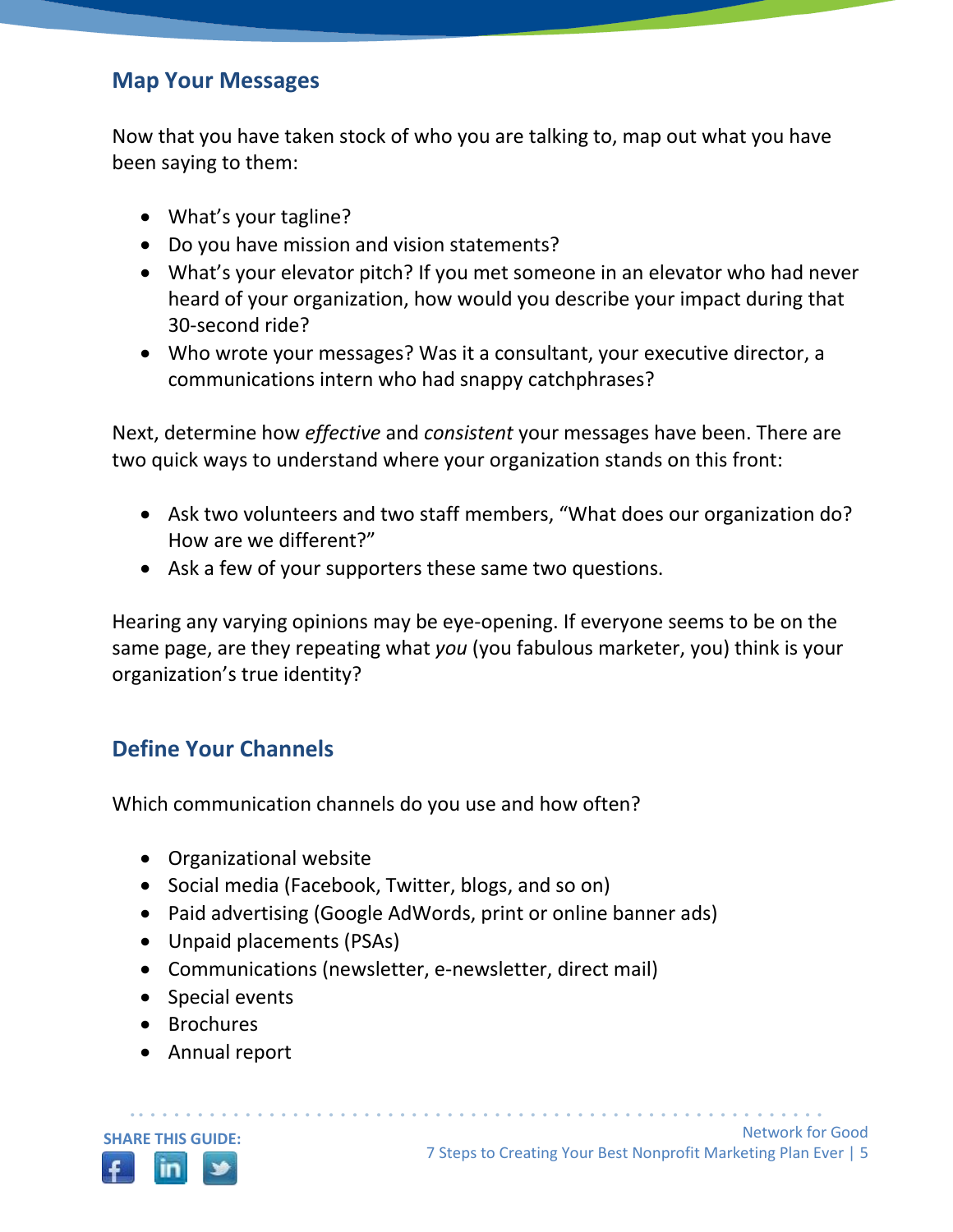## **It's Time for Analysis!**

As fun as gathering all of this data has been, it will not do you much good unless you put it to use. Now, you should evaluate the quality and effectiveness of your marketing outreach. Some of your research may drive these discussions, but here are a few basic questions to consider:

- Are your messages consistent?
- Are your communications materials how you want them to be? What would you change?
- Does the way your organization perceives itself match the way others see it?
- Are your communications heavily weighted on fundraising versus other types of outreach?
- Does your tagline differentiate you from other organizations that focus on similar issues?

• • • • • • • • • • • • • • • • • • • • • • • • • • • • • • • • • • • • • • • • • • • • • • • • • • • • • • • • • • •

 Were there any audiences you hadn't considered or spoken to directly prior to this fact-finding?

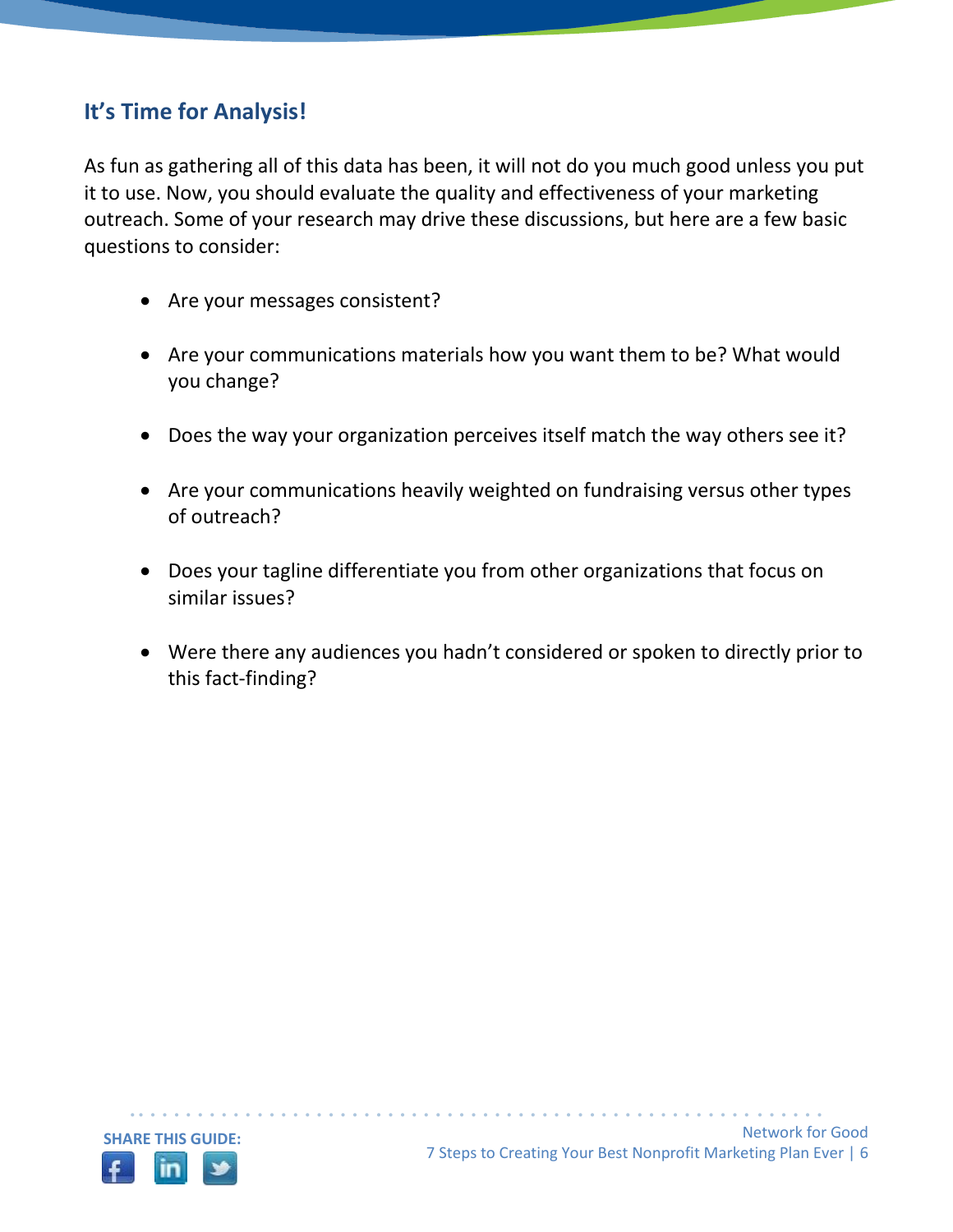# **2. Set Goals and Strategies**

A properly organized nonprofit marketing plan supports itself like a pyramid. For each goal, there are objectives, every objective has strategies, and each strategy has tactics. However, all too often the terms goal, objective, strategy, and tactic are used interchangeably. Plainly put, they aren't the same—and the resulting lack of precision can be problematic.

#### **Goals**

A goal is a "statement of being" for a plan. While the completion of a goal signifies the end of your plan, the objectives, strategies, and tactics are the means to that end.

## **Objectives**

Objectives are more focused and specific. The best-formulated objectives express results as measurable outcomes. Think in terms of the awareness, attitude, or action that you hope to invoke. Often there are multiple objectives in support of a single goal. Meaningful objectives start with action verbs and have four parts. They should:

- 1. Identify a specific audience being addressed.
- 2. State a measurable outcome.
- 3. Set an attainment level.
- 4. Set a time frame.

## **Strategies**

Strategies are where the rubber meets the road. Rarely is one strategy enough to fully accomplish an objective. Likewise, it is not unusual for a single strategy to serve multiple objectives.

## **Tactics**

Tactics are the specific tools you use to implement your strategies. News releases, brochures, media pitches, e-newsletters, blogs, websites, surveys, focus groups, and videos are some examples that spring to mind. It is up to you to decide exactly which tactics are needed to successfully implement the chosen strategies.

A good nonprofit marketing plan is interlinked from top to bottom. Without good tactics, a strategy will not successfully complete an objective, rendering the success of a goal limited. A true marketing plan should employ the right mix of experience

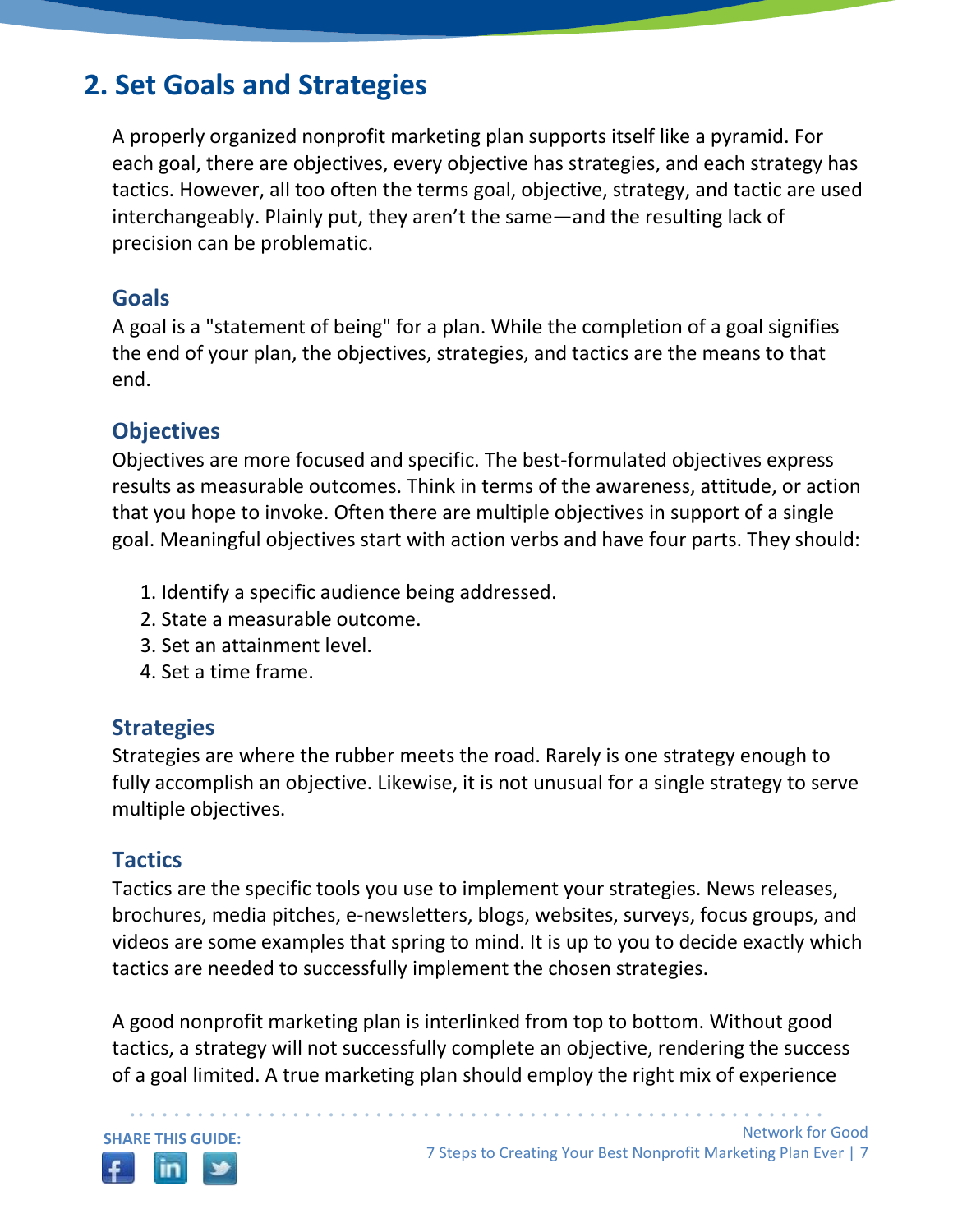with critical thinking. With a strong understanding of the key differences between goals, objectives, strategies, and tactics, you'll have a clear plan that can be successfully executed.

## **What Do These Goals and Objectives Look Like?**

Let's revisit our friends Paws for the Cause. With their new plans and goals in place, it is important for them to keep perspective about what these objectives set out to do: Paws for the Cause is planning ways to persuade audiences to take some sort of action.

See the table below for examples of this "Point A to Point B" planning:

| <b>Target Audiences</b>      | <b>Desired Actions</b>                       |
|------------------------------|----------------------------------------------|
| Local pet stores             | Offer shelter dogs for adoption.             |
| <b>Donors</b>                | Give financial support for the shelter's new |
|                              | puppy wing.                                  |
| Community members unfamiliar | Visit your website and sign up for your      |
| with Paws for the Cause      | newsletter.                                  |
| Onetime volunteers           | Become a regular volunteer.                  |

Now, think about your distinct audiences and which actions you would like them to take as a result of your outreach:

| <b>Target Audiences</b> | <b>Desired Actions</b> |
|-------------------------|------------------------|
|                         |                        |
|                         |                        |
|                         |                        |
|                         |                        |
|                         |                        |
|                         |                        |
|                         |                        |
|                         |                        |

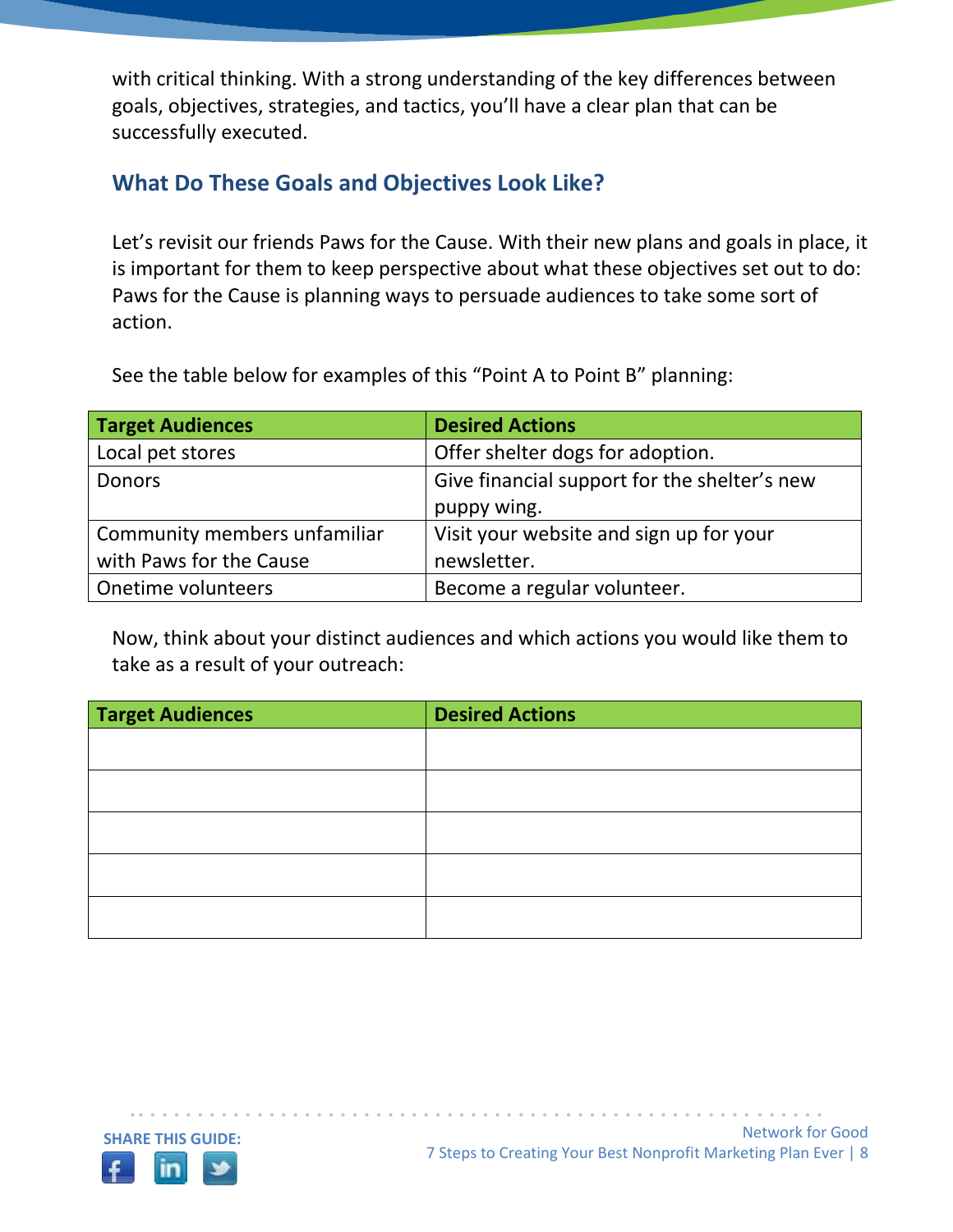# **3. Determine Your Unique Value**

What is the foundation of your fundraising messaging and nonprofit outreach? **Your point of differentiation.** What makes your nonprofit the *only* one of its kind? Here's how to determine your nonprofit's unique value proposition:

- **1. Take a journalistic approach to determining your "onliness."** Break it down with five Ws and an H: Who (are your constituents), What (is your issue area), Where (are your constituents located), When (do they need you), Why (are you important), and How (are you different)?
- **2. Get an outside insider's opinion.** Call a volunteer and ask why he or she is involved with your organization and not Joe's Other Advocacy Group down the street. Your view of your differentiator might be way off from what your supporters see.
- **3. Complete this phrase: "Our nonprofit is the only that ."** This gets right to the core of why your organization exists in the first place. Who are you serving that no one else does, and how are you doing it *differently*?

Use your "onliness" statement to help you make decisions. Will a new program align with your statement? How can you position your organization in fundraising campaigns?

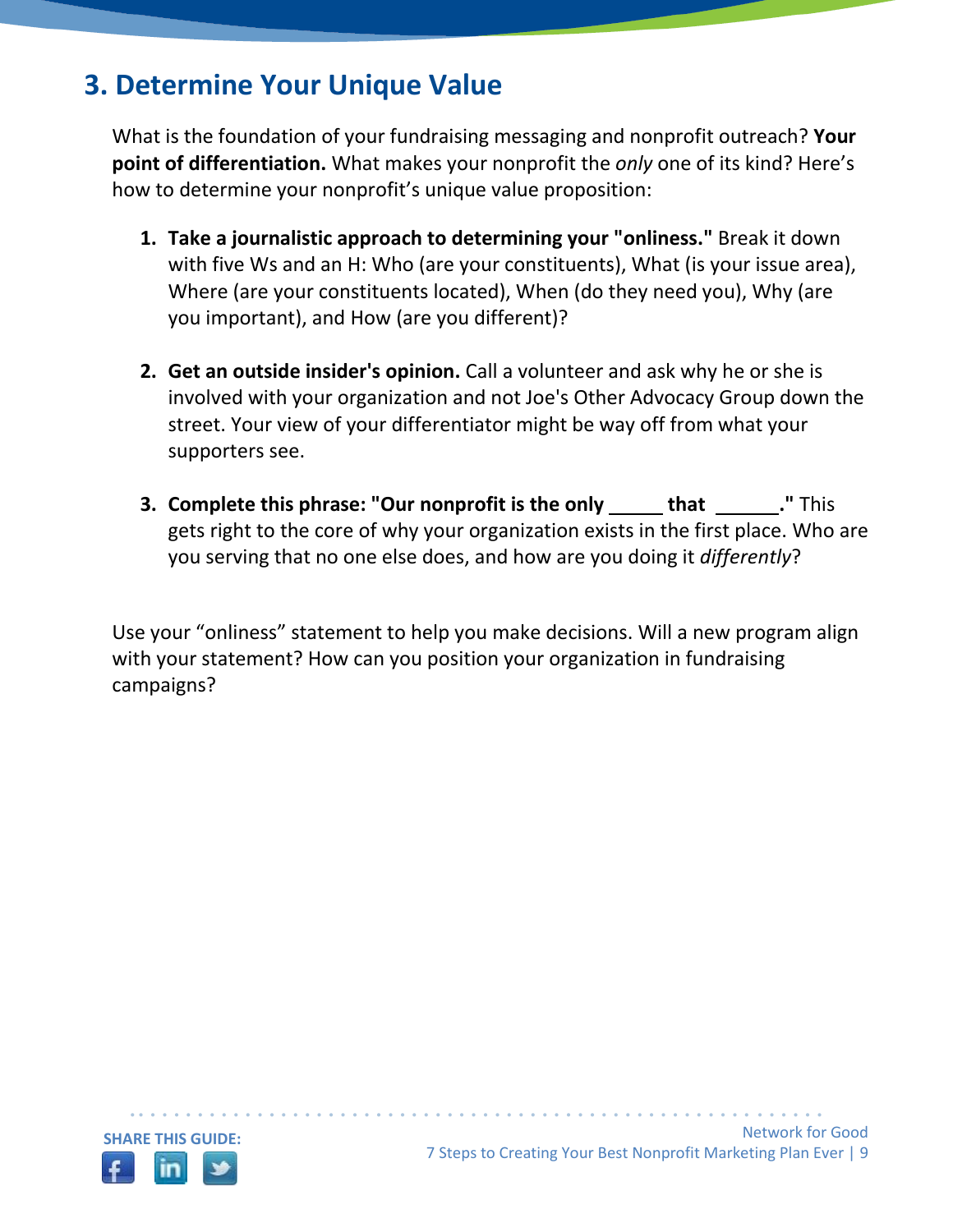#### **Find Your Brand's Sweet Spot**

Think about what happens at the intersection of *what's important to your audience, what your organization is good at, and what you're doing that nobody else is*.



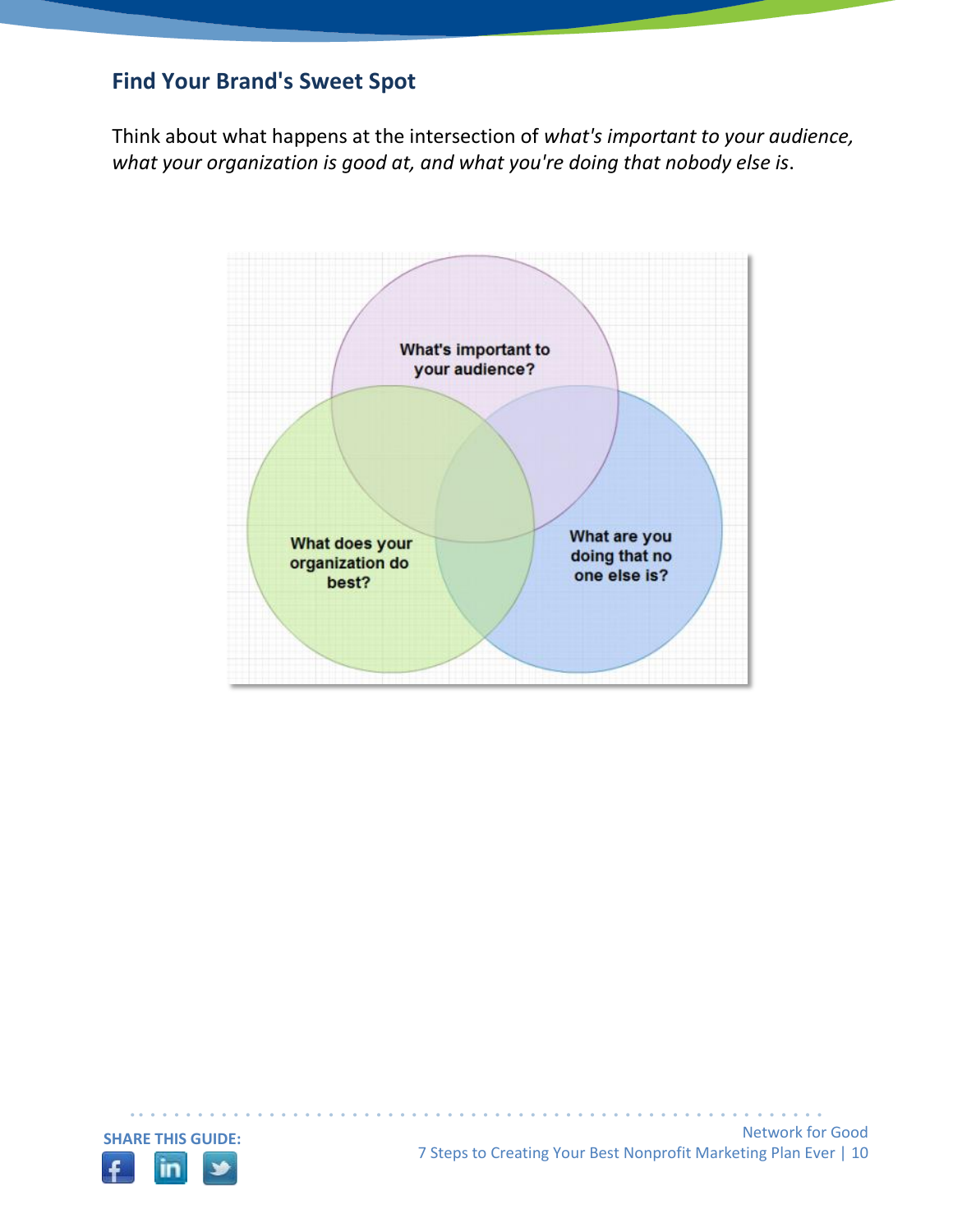# **4. Craft Your Message**

Now you know where you'd like to go. How do you get there? Appeal to your audience's values.

#### **How to Put Your Audience First**

Many organizations create their marketing materials with the worst approach for getting attention from the people they want to reach. They send their messages out with what Jay Conrad Levinson calls "you marketing."

- **You marketing:** The kind of communication that centers on the organization. When I pick up your brochure as a prospect, I am learning about you. You are talking about you. You are telling your side of the story.
- **Me marketing:** Most people are tuned into what matters to them. They care about messages that speak to their needs. If I pick up your brochure and it is talking about me, I am far more interested. This approach forces you to find the benefits of what you are offering to people.

Look at your nonprofit's website and brochures. Do you talk about your mission, your great staff, your awards, your programs? Is it all about you, you, you? How can you change the copy to reflect more "me marketing"?

To refocus your nonprofit outreach, make sure your messages satisfy what we describe as CRAM: **Connecting, Rewarding, Actionable, and Memorable**:

- **1. Connect to things your audience cares about.** Saving time, feeling good about themselves, feeling powerful, etc.
- **2. Identify and offer a compelling reward for taking action.** Remember that good rewards are immediate, personal, credible, and reflective of your audience's values.
- **3. Have a clear call to action.** Good actions are specific, feasible, and easy to visualize doing. They should measurably advance your mission.
- **4. Make it memorable.** What makes something memorable? It's memorable if it's different, catchy, personal, tangible, and desirable. These memorable elements should always be closely tied to your cause.

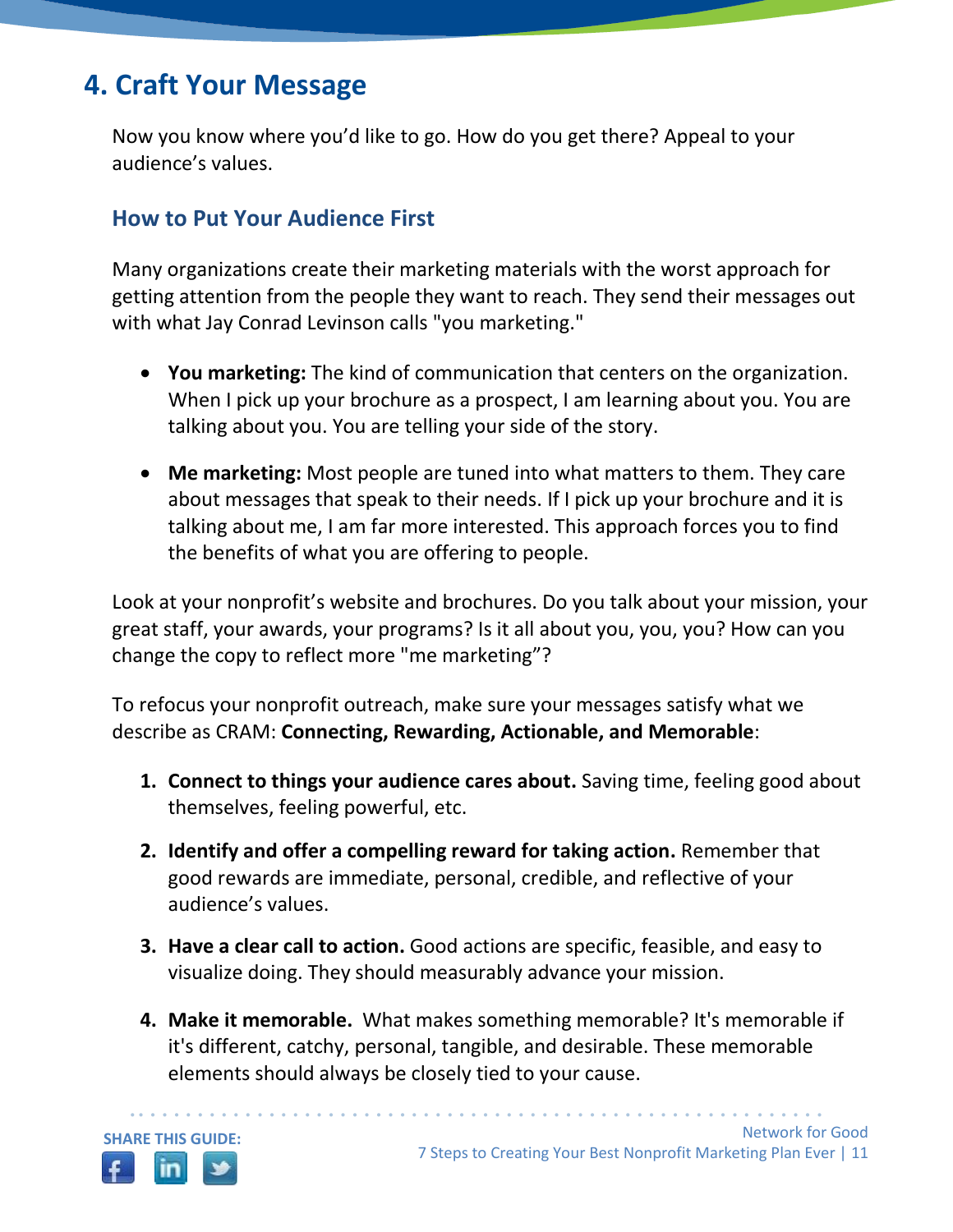#### **Craft Your Call to Action—With Emphasis on** *Action*

Your call to action is the pivotal piece of your message, so it's important to get it right. An effective call to action has five necessary attributes. Let's revisit our Paws for the Cause example to see how they might carry through a call to action:

- **1. Be highly specific.** If Paws says to stop all animal abandonment, a person might respond, "I can't solve that entire problem." Instead, focus on a very specific action, such as, "Forward this email to five of your friends to encourage them to learn more about pet drop-off options."
- **2. Be feasible.** Your action needs to be very easy to do so that it doesn't overwhelm potential supporters. When somebody does something small, they are more likely to do something larger later on. It's not appropriate to ask a one-time, \$10 donor to donate \$1,000 to your capital campaign—personalize your messaging.
- **3. Have a first priority.** Not everybody is ready to donate, volunteer, or clean up the kitten cages at your shelter right this very second. Think about how you can build your community of potential supporters and about enticing ways to get a person's email address.
- **4. Be free of barriers.** Watch somebody go through the steps involved in your call to action and see where they get hung up, if there are unnecessary steps, and if everything is easy to understand. Honor your audience's time by making everything as straightforward and quick as possible.
- **5. Be filmable.** Your audience needs to be able to visualize what they will be doing. If they can't picture themselves doing it, they aren't likely to do it. For example, it's pretty easy to picture yourself forwarding an email or spending a Saturday morning with puppies.

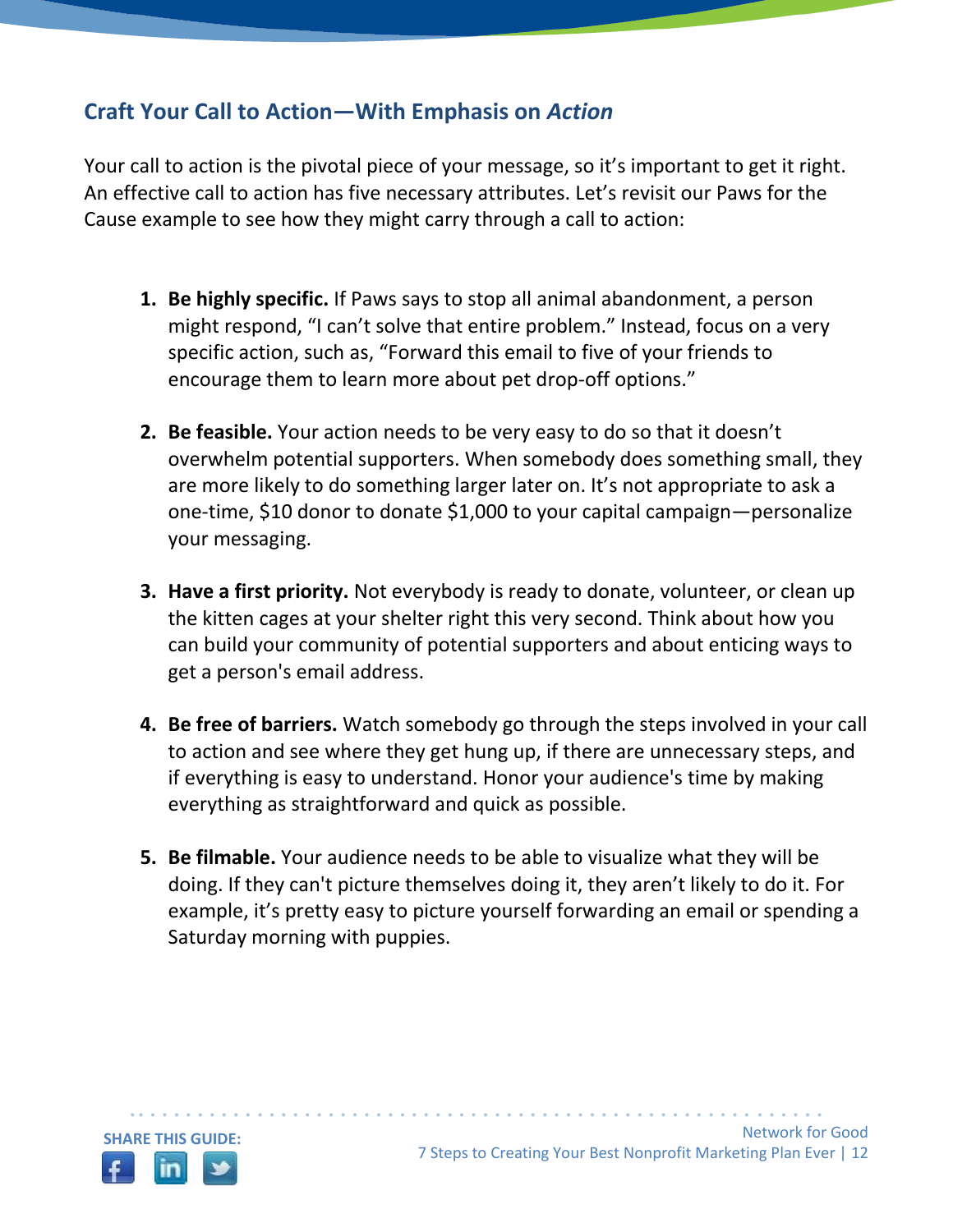#### **Engage Your Audiences**

Your marketing messages need to put the recipient first and have four clear characteristics: connection, reward, call to action, and a memorable quality. At this point, you have an audience-centric message. Now you need to engage that audience to pay attention to your message. Here's a quick checklist of ways to engage your constituents with your messaging:

- **Do cross-channel promotion.** Email your donors before they receive postal mail appeals. On the phone, give your donors the option to give online. Send email to your best offline donors. Make the pieces work together.
- **Make marketing a conversation.** Be sure that all your online outreach and presences enable two-way conversation with your supporters, fans, and nonfans.
- **Be accessible, easy, encouraging, and intimate.**
- **Show accountability.** Make it clear where the money goes!
- **Make it easy for people to find you.** Optimize your search engine marketing. Start by getting as many high-quality links to your site as possible.
- **Segment your way to success.** Talk with supporters differently depending on who they are, how they give, and the ways in which they support you.
- **Test, test, test.** Try never to do one version of any appeal or newsletter. Test different versions so you can learn and improve all the time.
- **Make your supporters your messengers.** Ask your supporters to spread the word among their friends and family.

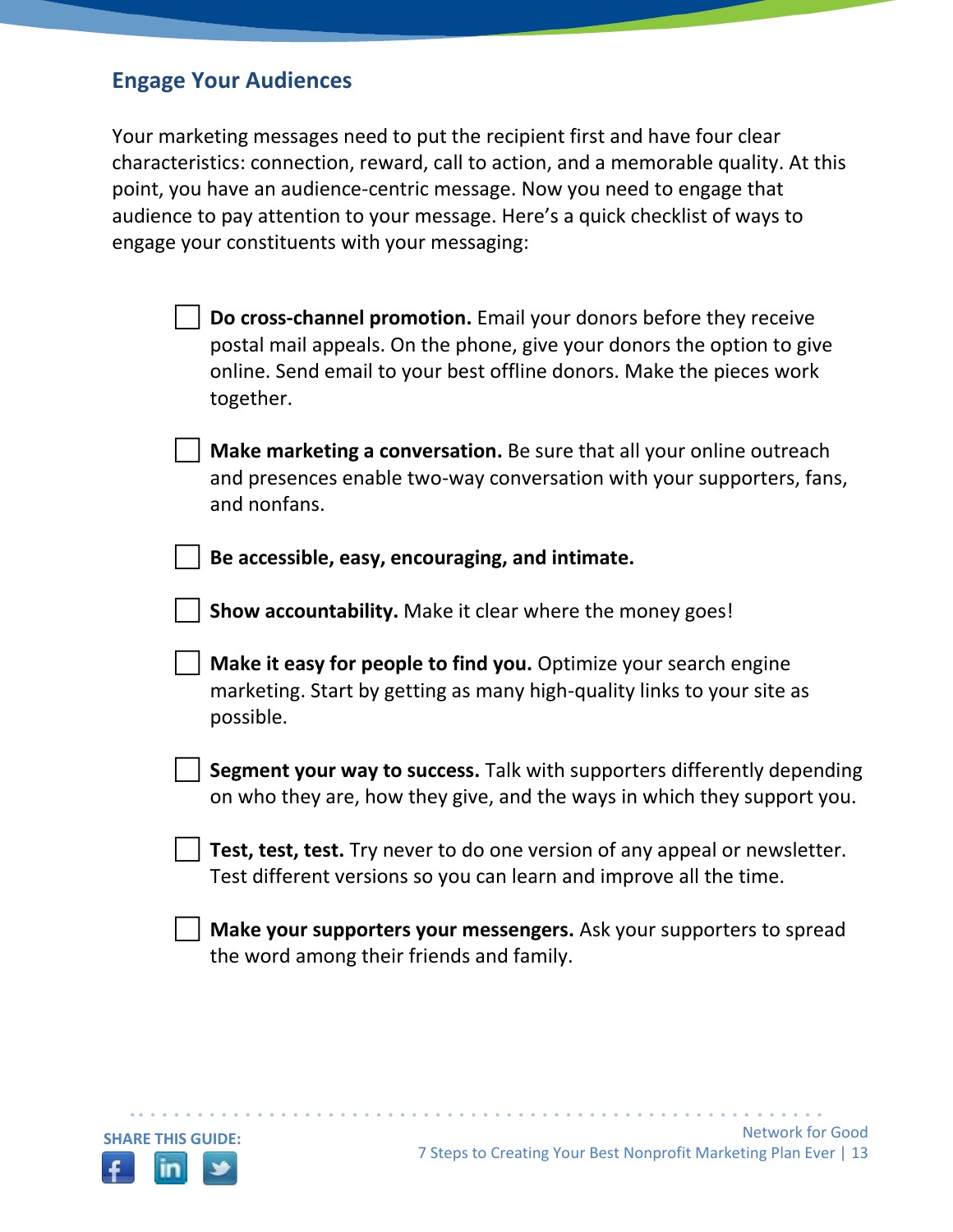## **Do More Than Engage—***Inspire*

Whether you're after supporter dollars or volunteer engagement, inspiration is the driving force behind taking action.

Here are a few quick, actionable tips for building passion for your organization:

- 1. **Tell your organization's founding story once a year.** Communications guru Andy Goodman calls this part of the "sacred bundle" of stories—a profound reminder of the deep values and moral struggle that gave rise to your organization's existence.
- 2. **Have a cultivation strategy and calendar.** Send emails to donors that thank them and report back on how you've spent their money.
- 3. **Ask your donors for their feedback and opinions on a regular basis.** And use their advice when appropriate; it shows that you're listening.
- 4. **Offer periodic live chats or phone-in briefings with your CEO.** This is a staple of major donor fundraising, inexplicably absent from the online giving scene.
- 5. **Offer real-life glimpses into the life of your organization.** Your supporters expect authenticity, which is arguably *the* paramount value in marketing communications.

*(Source: SeaChange Strategies and Care2, A Procrastinator's Guide to Year-End Fundraising)*

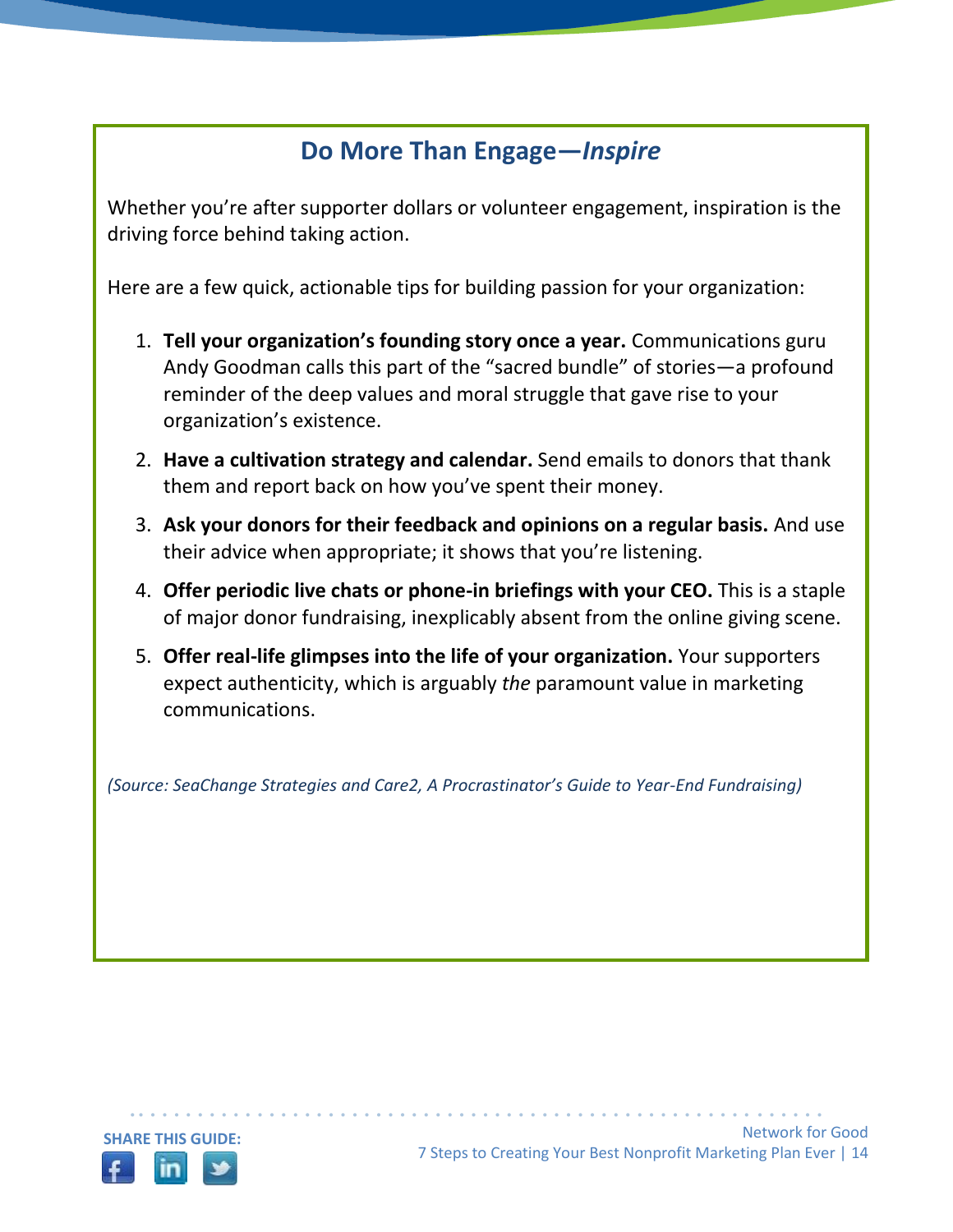# **5. Choose Your Tools**

We're all about nonprofits becoming online fundraising and marketing superheroes. And every superhero (even the planner types, like you) needs a utility belt of resources to get through the day-to-day tasks and the tight spots you might run into along the way.

#### **Determine Your Online and Offline Marketing Mix**

There is no single recipe for success when it comes to determining a nonprofit marketing mix. It will depend on what makes the most sense for *your* audiences, including constituents, donors, volunteers, and advocates.

Use this checklist to determine what makes the most sense for your organization:

#### **Online**

|  | <i><u>Nebsite</u></i> |  |
|--|-----------------------|--|
|--|-----------------------|--|

Social media (Facebook, YouTube, Twitter)

Paid advertising (banner ads, Google AdWords)

Public relations placements on websites/blogs

Special events pages

Online donation page

 Email outreach (e-newsletter, advocacy alerts, fundraising appeals)

#### **Offline**

Printed collateral (brochures, annual reports)

Direct mail

Newsletter

Paid advertising (outdoor, print)

Public relations placements (radio, TV, newspapers, magazines)

• • • • • • • • • • • • • • • • • • • • • • • • • • • • • • • • • • • • • • • • • • • • • • • • • • • • • • • • • • •

Phone bank

Special events



**Tip:** *To stay audiencecentric while you develop your marketing mix, gather information about your audience's communication preferences. You might think most of your supporters are strictly offline (or exclusively online). Don't assume get to know them!*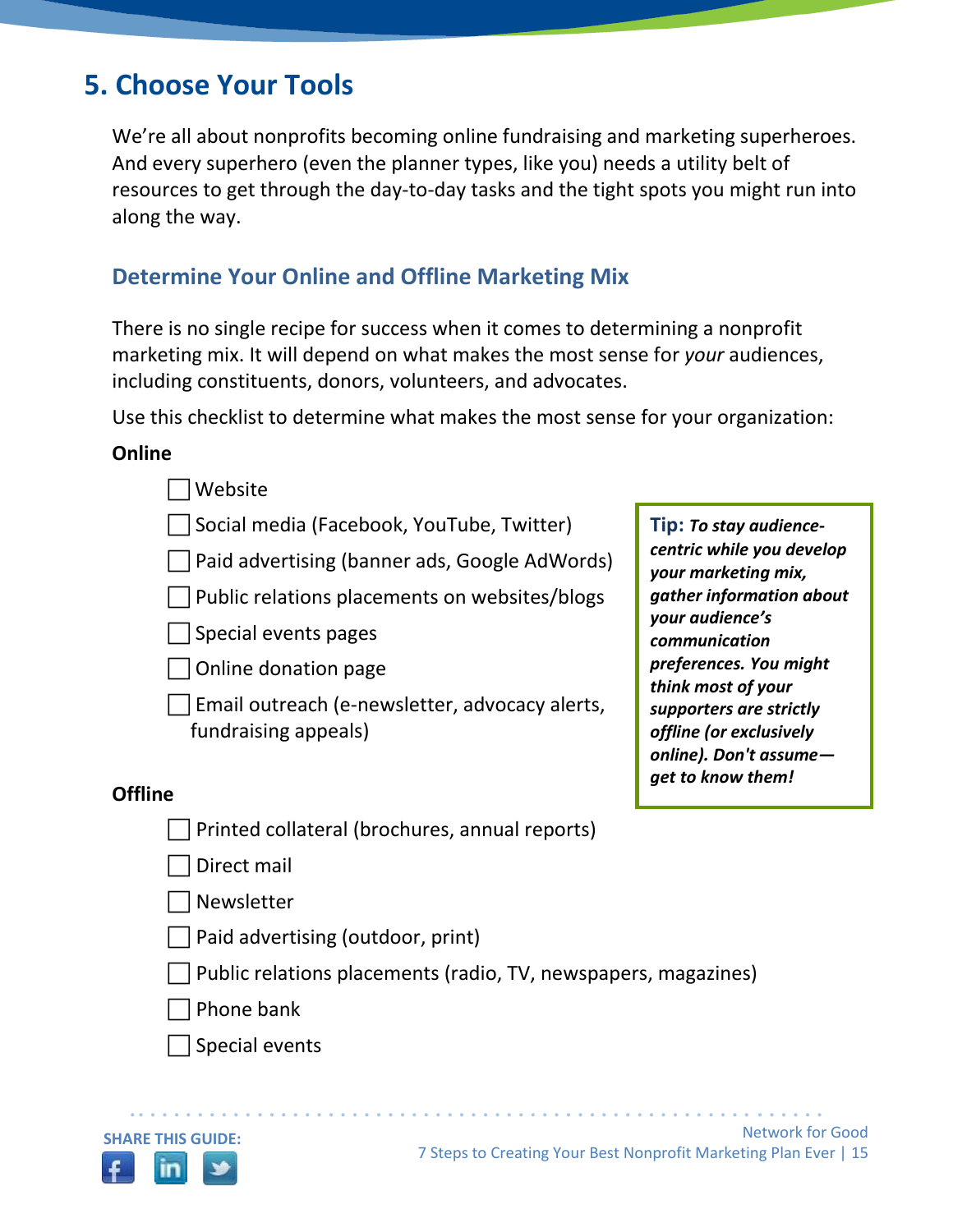# **6. Define Your Budget, Timeline, and Resources**

#### **Set Your Budget**

Now that you've determined the right mix of channels for your outreach, decide how much money you'll need for producing your marketing materials, email and offline outreach expenses, as well as paid media such as advertising or search engine marketing (e.g., Google AdWords). You can choose to track your budget by quarter or by month depending on the level of detail you need.

|                                 | Q1    | Q <sub>2</sub> | Q <sub>3</sub> | Q4      |
|---------------------------------|-------|----------------|----------------|---------|
| <b>Website</b>                  | \$500 | \$500          | \$750          | \$500   |
| <b>Email Marketing</b><br>\$200 |       | \$250          | \$200          | \$400   |
| <b>Advertising</b>              | \$300 | \$300          | \$300          | \$300   |
| \$500<br><b>Print Materials</b> |       | \$500          | \$500          | \$1,000 |

## **Create a Marketing Calendar**

A marketing calendar is one of the best ways to coordinate your marketing efforts. Your calendar should include all of the action items needed to successfully execute your marketing plan. Start by listing your major marketing tent poles (such as a website redesign, fundraising campaigns, and events), and then fill in all of the tasks you must accomplish to make them happen. Include any regularly occurring outreach, such as newsletters or member updates. You may wish to organize your calendar by audience, channel, or specific program.

|            | <b>July</b>                   | <b>August</b>                         | <b>September</b>                                 | <b>October</b>             | <b>November</b>                | <b>December</b>                          |
|------------|-------------------------------|---------------------------------------|--------------------------------------------------|----------------------------|--------------------------------|------------------------------------------|
| Website    | Website<br>QA                 | <b>Testing</b><br>w/donors            | Website<br>relaunch                              | Pet Health<br><b>Month</b> | Year-end<br>giving update      | <b>DonateNow</b><br>homepage<br>takeover |
| Newsletter | Dog Days<br>adoption<br>event | Adoption<br><b>SUCCESS</b><br>stories | Website<br>launch &<br>contest                   | Pet Health<br>tips         | Donor &<br>volunteer<br>thanks | Year-end<br>fundraising update           |
| Ads/Media  | Dog Days<br>event in<br>Post  | Volunteer<br>recruitment<br>fliers    | <b>KUSA Local</b><br><b>Stories</b><br>Interview | Pet store<br>outreach      | Adoption<br>gallery in Post    | Donation and<br>supply drive<br>posters  |

## **Assign Roles**

Clearly outline who will be responsible for each action item. Think about your tactics and plan who on your team will be responsible for managing and completing each item.

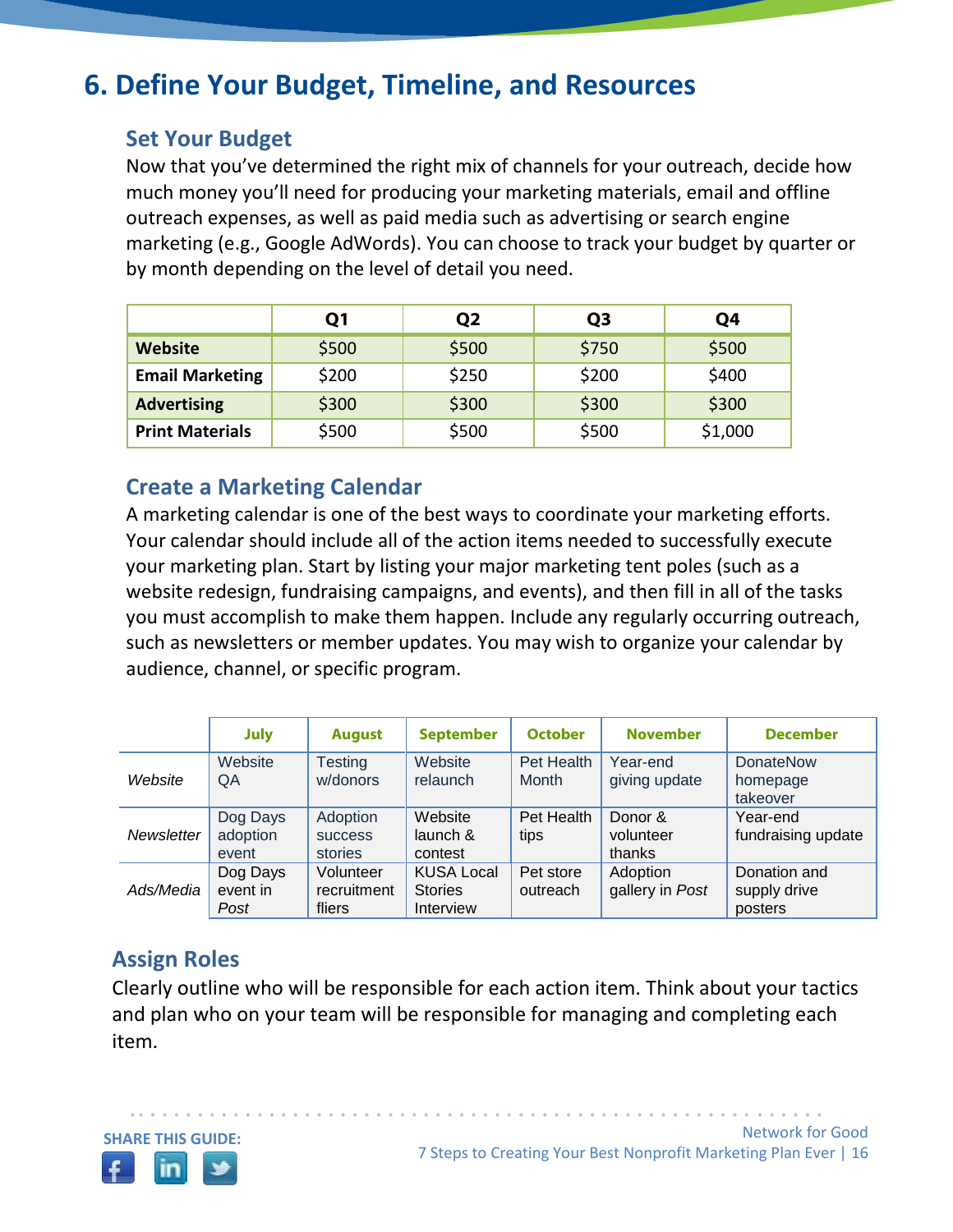# **7. Measure and Track Your Results**

A marketing plan that sits on the shelf is not particularly useful. You should regularly review your results to verify that your goals have been met or to determine if new strategies are in order. To round out your marketing plan, include the following:

- **Timeline:** How often will review your plans—monthly, quarterly, semiannually, annually?
- **Metrics:** How will you measure your success? Consider website analytics, enewsletter subscriptions, and number of volunteers signed up. These metrics will be defined by what you want to accomplish. (Paws for the Cause might measure adoption rates, advertising impressions in *Pets Weekly* magazine, number of shelter volunteers, and so on.)
- **Evaluation:** Remember the primary research we accomplished in Step 1: Perform an Organization Self-Assessment? Revisit those audiences and see how your marketing activities have changed and/or improved your organization's situation.

#### **Turn Your Assessment into a New Plan**

As you determine how well your marketing initiatives are paying off, remember that this process is cyclical. Nonprofit technology expert Beth Kanter suggests these steps for turning metrics into action:

- **Step 1: Identify the goal or improvement.** Paws for the Cause wants to increase adoption rates by 10% in the next 6 months.
- **Step 2: Identify the single most important metric.** Number of adoptions.
- **Step 3: Explore it.** How easy have we made it to get involved? What information have we provided to prospective owners? What resources do we give throughout the adoption process? If I call the shelter information number, will I receive helpful service?
- **Step 4: Ask, "What if I did … ?"** What changes can you make? What holes did you find in your research? Could Paws use a new information request form on its website?
- **Step 5: Measure.** What have the results been now that we've implemented changes and upgrades to the process of adoption and recruiting new pet parents?

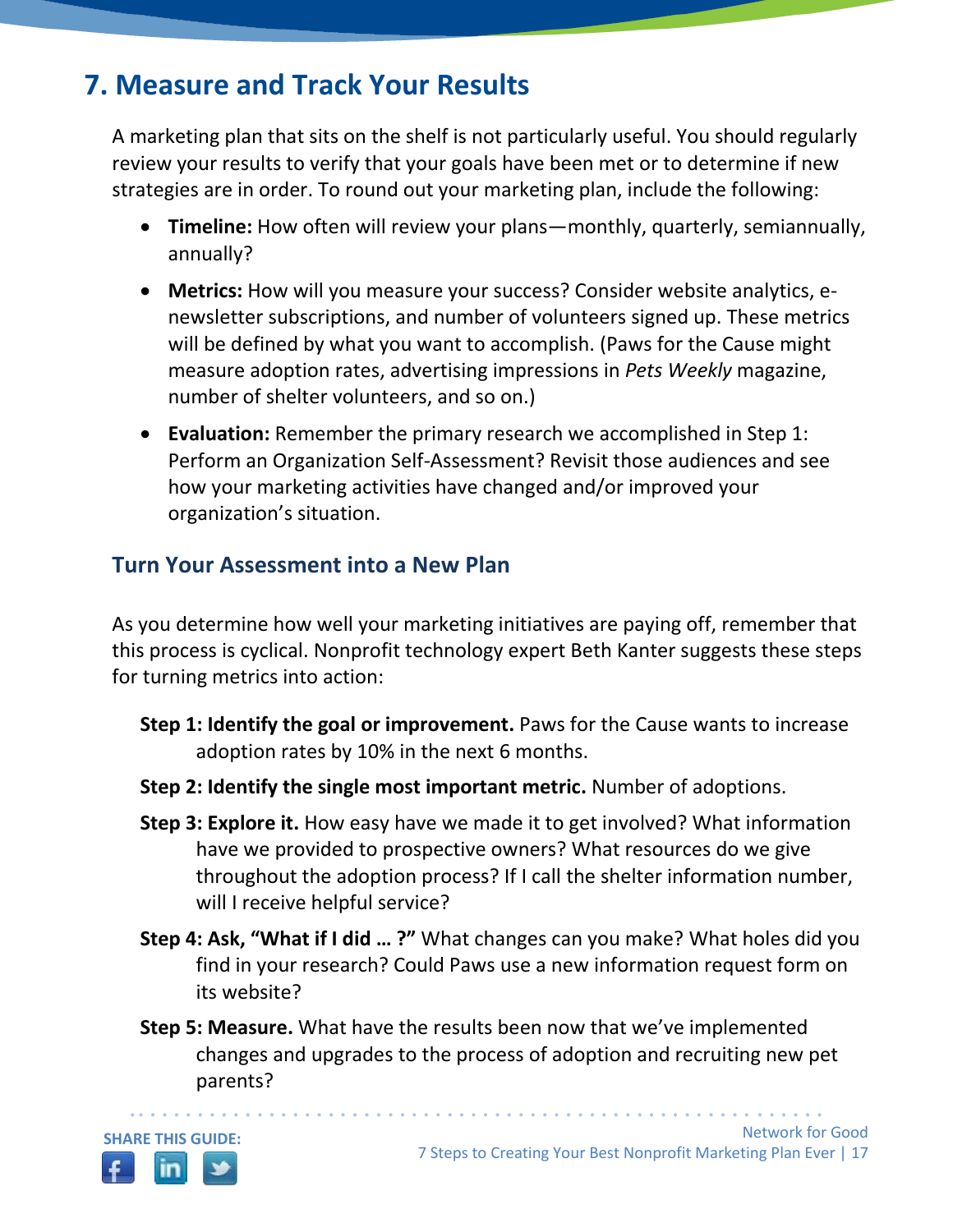## **Remember**

- SP Be true to yourself and your audience!
- SP Analyze your past outreach to discover who truly makes up your distinct audiences.
- SP Celebrate your uniqueness by sharing your point of differentiation with your fans.
- SP Appeal to your audience's values with messages that are connecting, rewarding, actionable, and memorable.
- ◥◚ Don't just engage with your fans—inspire them!
- ۹P Measure your messaging to achieve your goals and tweak your strategies.

## **Learn More**



#### **[How to Make the Case for Giving](http://learn.networkforgood.org/CaseforGivingGuide_Tips_6.20.13_Content.html)**

Use these eight steps as a guide to help your organization craft a compelling case for giving. Packed with fundraising tips, this free guide will help you connect with donors and raise more money.

**[Download this free guide now.](http://learn.networkforgood.org/CaseforGivingGuide_Tips_6.20.13_Content.html?utm_source=ebook&utm_medium=button&utm_campaign=MarketingPlan)**



#### **[Nonprofit Guide to Email Engagement](http://learn.networkforgood.org/NonprofitGuidetoEmailEngagement_Content.html)**

Do your donors only hear from you when you're asking for money? It's time to revamp your engagement strategy. Learn how to craft an amazing welcome series and continue to inspire your supporters through email.

• • • • • • • • • • • • • • • • • • • • • • • • • • • • • • • • • • • • • • • • • • • • • • • • • • • • • • • • • • •

**[Download this free guide now](http://learn.networkforgood.org/NonprofitGuidetoEmailEngagement_Content.html?utm_source=ebook&utm_medium=button&utm_campaign=MarketingPlan)**.